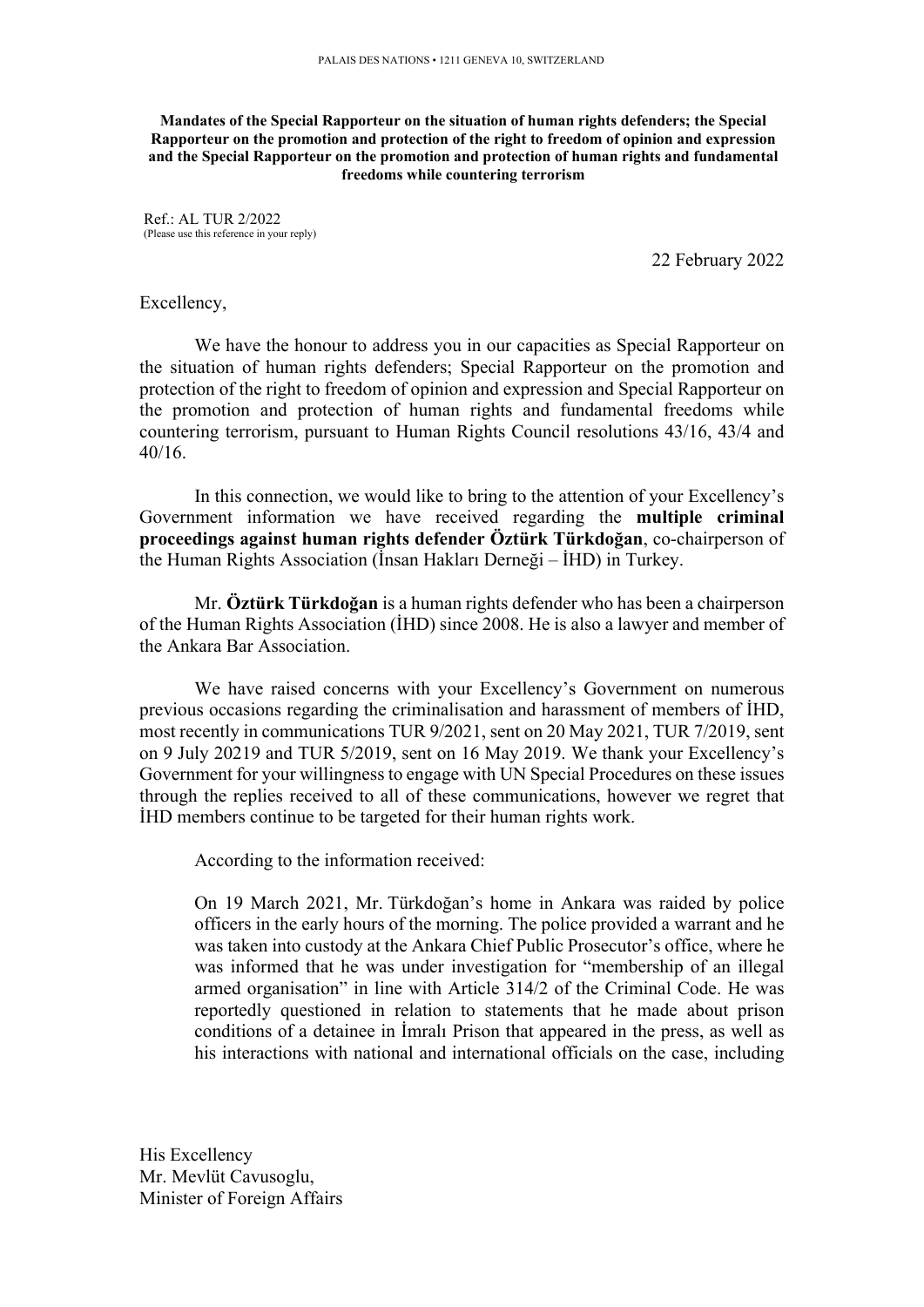the European Committee for the Prevention of Torture. Mr. Türkdoğan was allowed access to his lawyer while detained at the Ankara Chief Public Prosecutor's office.

Mr. Türkdoğan was released later that day pending investigation. He was required to present himself once a week to his local police station and was handed down a ban on international travel on the same day. The decision for Mr. Türkdoğan to present himself once a week to his local police station was lifted in November 2021, although the international travel ban is still in place. Mr. Türkdoğan is due to appear before the Ankara 19<sup>th</sup> Heavy Penal Court on 22 February 2022. If convicted on this charge he faces between five and ten years in prison.

Since December 2021, he has been handed down two additional charges. On 4 January 2022, he was handed down the charge of "degrading the Turkish nation, state of the Turkish Republic and institutions and organs of the state" under Article 301 of the Criminal Code, which he will face before the Ankara 24<sup>th</sup> Criminal Court of First Instance. The charges relate to an article published on the İHD website titled "Stop Denying the Armenian Genocide for Justice and Truth", on 24 April 2017. If convicted on this charge, he faces up to two years in prison. A hearing date for this charge has not been determined to date.

Mr. Türkdoğan was also charged with "insult" under Article 125/3 of the Criminal Code on 11 January 2022. The charge related to a statement published by İHD on 29 June 2018 which was critical of statements made by the Interior Minister about civil society organisations and other groups. It was alleged in the indictment that the statement by İHD was defamatory and intended to harm the Minister's honour or reputation. The first hearing in this case is due to take place before the Ankara  $60^{th}$  Criminal Court of First Instance on 18 February 2022. A conviction carries a prison sentence of up to two years.

According to reports, the maximum penalty Mr. Türkdoğan is facing is fourteen years' imprisonment, however, the penalties given may differ.

Without prejudging the accuracy of the above-mentioned allegations, we wish to express our deep concern regarding the attempted criminalisation of Mr. Türkdoğan for his legitimate human rights work and exercise of freedom of expression. We are particularly concerned that Mr. Türkdoğan's work on the rights of prisoners, which was carried out in coordination with international organisations, has been conflated with violent national security related crimes, and could lead to his imprisonment for up to ten years.

We would like to draw the attention of your Excellency's Government to the fact that articles 314/2 and 301 of the Criminal Code, under which Mr Türkdoğan was charged, have raised concerns in the past due to their overly broad nature (see OL TUR 13/2020). We remind your Government that in previous communications we have drawn your attention to the principle of legal certainty, which according to article 15(1) of the ICCPR, requires criminal laws to be sufficiently precise so that it is clear what type of behaviours and conduct constitute a criminal offense and what would be the legal consequences of committing such an offence. We remind your Excellency's that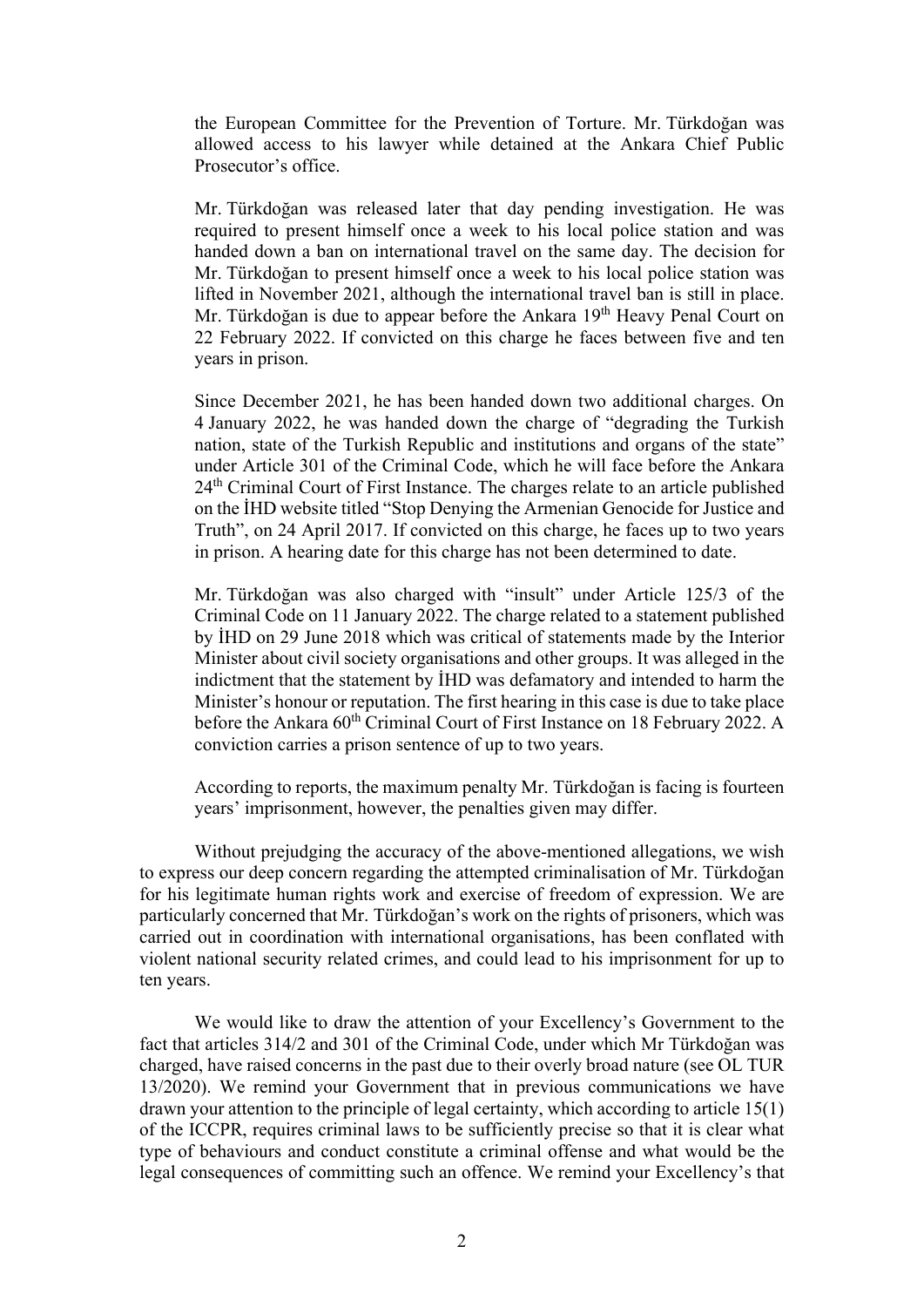while a number of provisions of the ICCPR enable limitations on the basis of national security (e.g., Article 21), any such limitations must be legally based, necessary, proportionate, and non-discriminatory.

In line with our previous communications, we reiterate our concerns about the vagueness of the counterterrorist and national security legislation in Turkey. We note with concern that this legislation is being misused to target human rights defenders and lawyers critical of the Government. In particular, we are concerned by the use of Article 314/2 whereby Mr. Türkdoğan, like many other human rights defenders previously mentioned in TUR 9/2021, has been accused of the serious crime of "membership" of an illegal armed organisation, despite that there is reportedly no proof of his membership or association with any such groups.

We are furthermore deeply concerned by the charge of "degrading the Turkish nation" against Mr. Türkdoğan, which appears to target the legitimate free speech and human rights work of İHD in the context of truth justice and reparations. We are also concerned that the Interior Minister, an elected public official, could bring "insult" charges against those critical of comments he made in an official capacity. We remind your Excellency's Government that criminal defamation laws, particularly those that accommodate public officials bringing defamation lawsuits against criticism of their activities in public office, are detrimental to freedom of expression and should be revoked or revised. Criminal law should only be used against speech only in very exceptional and most egregious circumstances of incitement to violence, hatred or discrimination. Any restriction on freedom of expression that a government seeks to justify on grounds of national security and counter terrorism must have the genuine purpose and demonstrable effect of protecting a legitimate national security interest (CCPR/C/GC/34). Counter terrorism and national security legislation with penal sanctions should not be misused against individuals peacefully exercising their rights to freedom of expression and freedom of peaceful association and assembly in a manner contrary to international law. We recall that these rights are protected under ICCPR and that the non-violent exercise of these rights is not a criminal offence.

Once again, it appears that counter-terrorism legislation law was used to criminalise social, political, and cultural affiliations, or those of their clients, that was dissenting or critical to the Turkish Government. In this regard, we would like to bring the attention of the Government to paragraphs 75(a) to (i) of the 2018 report of the Special Rapporteur on the Protection and Promotion of Human Rights and Fundamental Freedoms while Countering Terrorism's (A/HRC/40/52) on the impact of terrorism measures on civic spaces and human rights defenders.

In connection with the above alleged facts and concerns, please refer to the **Annex on Reference to international human rights law** attached to this letter which cites international human rights instruments and standards relevant to these allegations.

As it is our responsibility, under the mandates provided to us by the Human Rights Council, to seek to clarify all cases brought to our attention, we would be grateful for your observations on the following matters:

1. Please provide any additional information and any comment you may have on the above-mentioned allegations.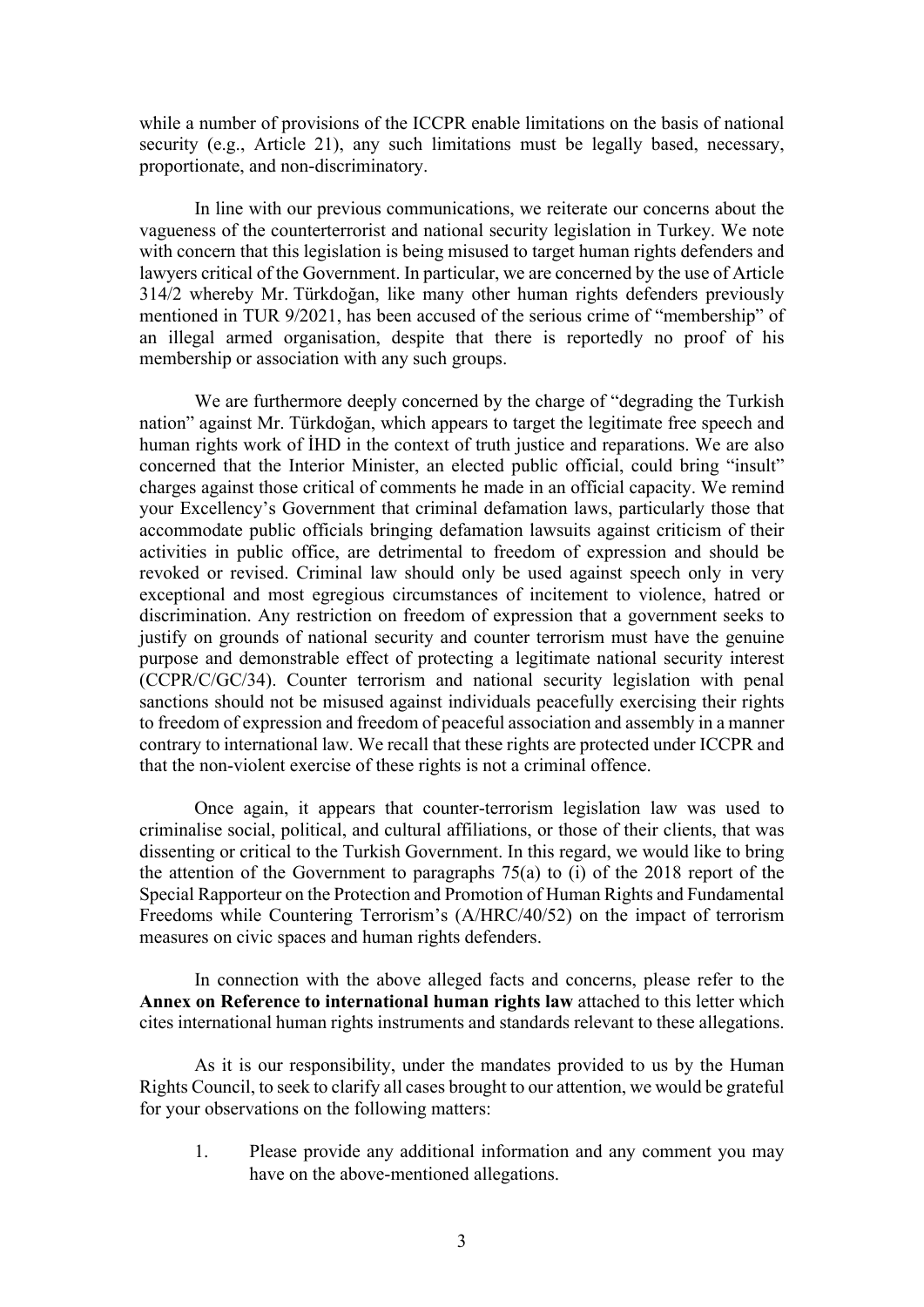- 2. Please provide information on the factual basis for the charge of "membership of an illegal armed organisation" faced by Mr. Türkdoğan and how this is compatible with Turkey's obligations under international human rights law.
- 3. Please provide information on how the factual basis for the charge of "insult" and "degrading the Turkish nation" are compatible with Turkey's obligations under international law, with reference to the limited legitimate restrictions to freedom of expression under Article 19(3) of the International Covenant on Civil and Political Rights.
- 4. Please provide information on how the above-mentioned criminal charges respect the criteria of necessity, proportionality, and nondiscrimination.

We would appreciate receiving a response within 60 days. Past this delay, this communication and any response received from your Excellency's Government will be made public via the communications reporting [website.](https://spcommreports.ohchr.org/) They will also subsequently be made available in the usual report to be presented to the Human Rights Council.

While awaiting a reply, we urge that all necessary interim measures be taken to halt the alleged violations and prevent their re-occurrence and in the event that the investigations support or suggest the allegations to be correct, to ensure the accountability of any person(s) responsible for the alleged violations.

Please accept, Excellency, the assurances of our highest consideration.

## Mary Lawlor

Special Rapporteur on the situation of human rights defenders

# Irene Khan

Special Rapporteur on the promotion and protection of the right to freedom of opinion and expression

## Fionnuala Ní Aoláin

Special Rapporteur on the promotion and protection of human rights and fundamental freedoms while countering terrorism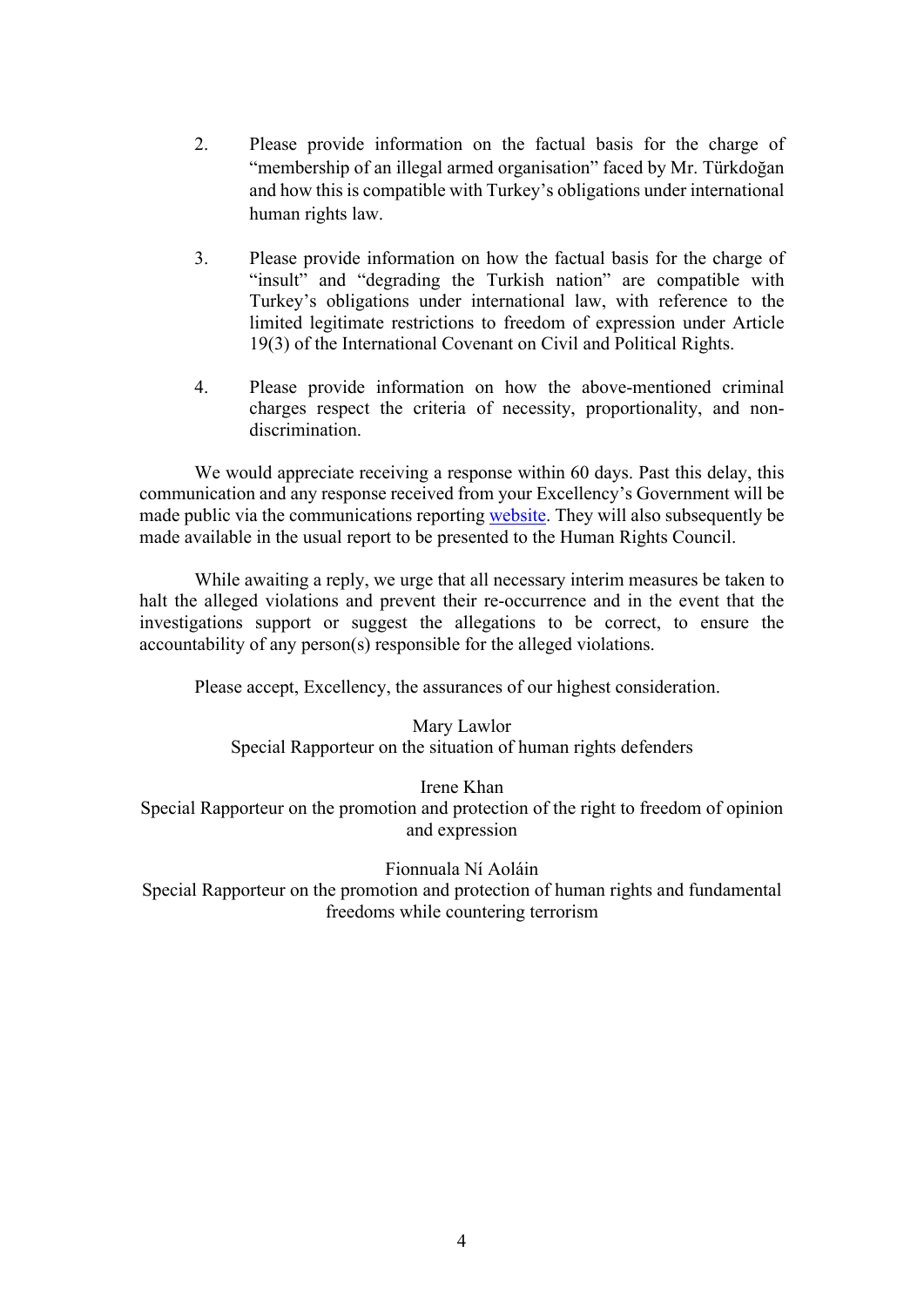#### **Annex**

#### **Reference to international human rights law**

In connection with above alleged facts and concerns, we remind your Excellency's Government of the duty to respect and ensure the right to freedom of opinion and expression in accordance with article 19 of the ICCPR. Any restriction on the rights enshrined in Article 19 (2) must be compatible with the requirements in Article 19 (3). The scope of the right to freedom of expression includes even expression that may be regarded as deeply offensive, although such expression may be restricted in accordance with the provisions of article 19 (3), CCPR/C/GC/34 para. 11. However, it is not compatible with Art. 19 (3), for instance, to invoke laws protecting national security or otherwise, in order to suppress or withhold from the public information of legitimate public interest that does not harm national security, or use such laws to prosecute journalists or human rights defenders for having disseminated such information, id. para. 30. As indicated by the Human Rights Committee, under no circumstance can an attack on a person, because of the exercise of his or her freedom of opinion or expression, including such forms of attack as arbitrary arrest [...] be compatible with article 19", id. para. 23.

We also recall article 14 (1) of the ICCPR, which provides that under international law all individuals are equal before the law, and everyone has the right to a fair, free and public trial before an independent and impartial tribunal. We draw your attention to article 14 (2) that all persons are presumed innocent until proven guilty according to law, article 14.2 (c) that all persons shall be tried without undue delay, and (d) all persons tried must be present and permitted to defend themselves in person or through legal assistance of their own choosing.

Moreover, we refer to the UN Basic Principles on the Role of Lawyers, the guiding principles that specify both lawyers' and governments' rights and responsibilities to guarantee that the right to a fair trial is upheld. We draw particular attention to article 1, which outlines the principle right of defendants to choose their own representation. We draw particular attention to article 23, which acknowledges that lawyers are entitled to freedom of expression, belief, association and assembly, and have the right to engage in public discussion concerning matters of law, administration of justice and the promotion and protection of human rights, and actively partake in national and international organisations, meetings and gatherings to discuss these matters, without suffering professional restrictions as a result of their membership or activity within these organisations. We refer also to article 24 that affirms the right of lawyers to form or join self-governing professional associations to represent their interests, promote their continuing education and training and protect their professional integrity.

We respectfully remind your Excellency's Government of the relevant provisions of the United Nations Security Council resolutions 1373 (2001), 1456(2003), 1566 (2004), 1624 (2005), 2178 (2014), 2242 (2015), 2341 (2017), 2354 (2017), 2368 (2017), 2370 (2017), 2395 (2017) and 2396 (2017); as well as Human Rights Council resolution 35/34 and General Assembly resolutions 49/60, 51/210, 72/123, 72/180 and 73/174. All these resolutions require that States must ensure that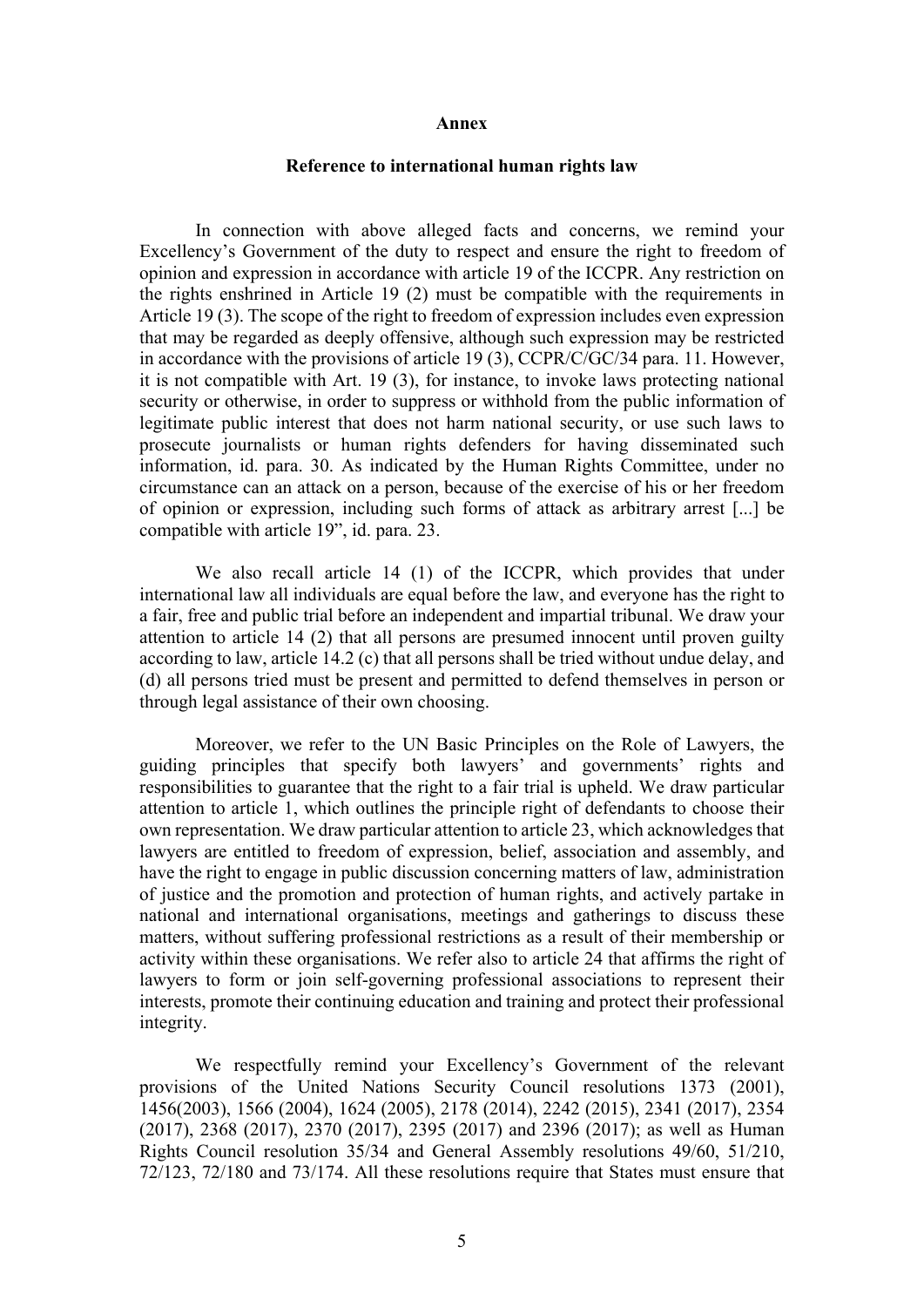any measures taken to combat terrorism and violent extremism, including incitement of and support for terrorist acts, comply with all of their obligations under international law, in particular international human rights law, refugee law, and humanitarian law contained therein.

We would also like to refer to Human Rights Council resolution 22/6, which urges States to ensure that measures to combat terrorism and preserve national security are in compliance with their obligations under international law and do not hinder the work and safety of individuals, groups and organs of society engaged in promoting and defending human rights. (OP 10). We would further like to refer to Human Rights Council resolution 34/5, which notes that, in some instances, national security and counter-terrorism legislation and other measures, such as laws regulating civil society organisations, have been misused to target human rights defenders or have hindered their work and endangered their safety in a manner contrary to international law. We would also like to bring to remind your Excellency's Government that the Special Rapporteur on the promotion and protection of human rights and fundamental freedoms while countering terrorism urged States to ensure that their counter-terrorism legislation is sufficiently precise to comply with the principle of legality, so as to prevent the possibility that it may be used to target civil society on political or other unjustified grounds. (A/70/371, para 46(b)).

We would also like to emphasize that that any restriction on expression or information that a government seeks to justify on grounds of national security and counter terrorism must have the genuine purpose and demonstrable effect of protecting a legitimate national security interest (CCPR/C/GC/34). We would like to stress that counter terrorism legislation with penal sanctions should not be misused against individuals peacefully exercising their rights to freedom of expression and freedom of peaceful association and assembly. These rights are protected under ICCPR and nonviolent exercise of these rights is not a criminal offence. Counter terrorism legislation should not be used as an excuse to suppress peaceful minority groups and their members.

Furthermore, we bring to your attention the fundamental principles set forth in the Declaration on the Right and Responsibility of Individuals, Groups and Organs of Society to Promote and Protect Universally Recognized Human Rights and Fundamental Freedoms, also known as the UN Declaration on Human Rights Defenders. In particular, we would like to refer to articles 1 and 2 of the Declaration which state that everyone has the right to promote and to strive for the protection and realization of human rights and fundamental freedoms at the national and international levels and that each State has a prime responsibility and duty to protect, promote and implement all human rights and fundamental freedoms.

Finally, we would like to bring to the attention of your Excellency's Government the following provisions of the UN Declaration on Human Rights Defenders:

article 6 point a), which provides for the right to know, seek, obtain, receive and hold information about all human rights and fundamental freedoms;